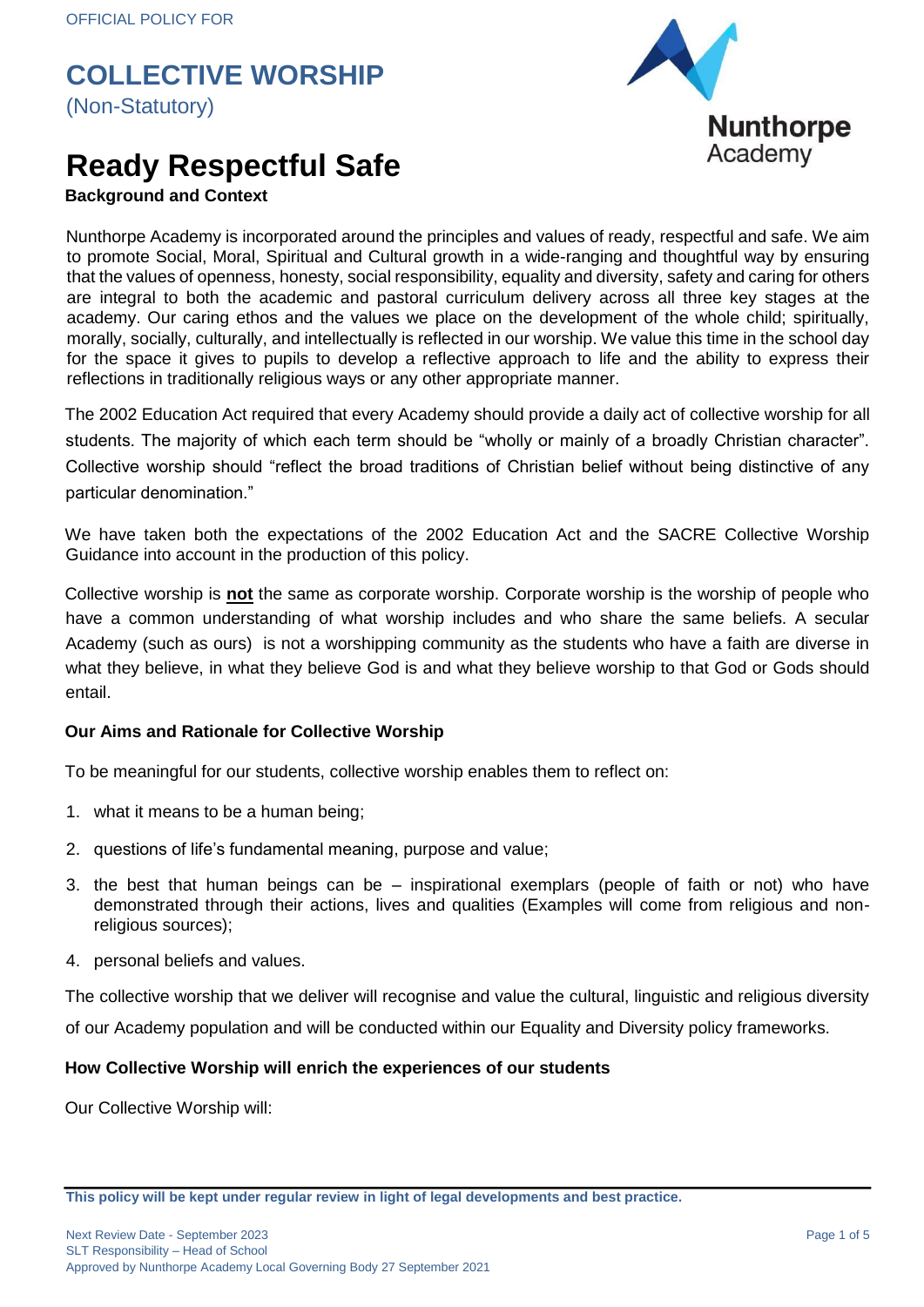

# **Ready Respectful Safe**

- 1. enable our students to reflect on and question issues such as belonging to the Academy community, the wider community and to humanity as a whole;
- 2. reinforce a sense of community and cohesion through appreciating those things we have in common;
- 3. enable our students to develop a reflective approach to life;
- 4. support our students in the development of spiritual, cultural and moral perspectives;
- 5. develop in our students a sense of the individual's place in the world beyond the physical, material and the here and now;
- 6. provide our students with time to consider values and beliefs both their own and those of others;
- 7. acknowledge diversity and difference
- 8. raise our students' awareness of the difficulties experienced living a life based on values, beliefs and principles which may not be shared by everyone in the wider community;
- 9. deepen our students sense of wonder of the world in which we live provide opportunities to celebrate achievement and to share times of celebration;
- 10. support students in responding to crisis/es at a personal and collective level and provide them with a vocabulary to explore feelings and responses;
- 11. support those who have particular needs or who are engaged in times of crisis/es.

Collective Worship will reinforce the sense of the Academy community, by giving students the opportunity to share things of worth with each other, within a reflective space.

Those students who have a faith will be able to use our Daily Silence to consider issues in the light of their religious beliefs and to pray or worship internally as they feel appropriate; whilst those students who don't have a religious belief will have the opportunity to reflect and make a personal internalised response to the same stimulus. They will also be able to enter into dialogue with those of faith, enabling both believers and nonbelievers to appreciate each other's stances.

The language of invitation to reflect will be open and inclusive, ensuring that no student or adult present feels their beliefs have been compromised and ensuring that they are able to participate and grow spiritually.

#### **Content of our Collective Worship**

Listed are some examples from the very many areas Nunthorpe draws its Collective Worship foci*:*

- 1. marking the celebration of a broad range of religious and cultural festivals that reflect the diversity of faiths contained within our Academy
- 2. examples of lives of people of faith and other good human beings

**This policy will be kept under regular review in light of legal developments and best practice.**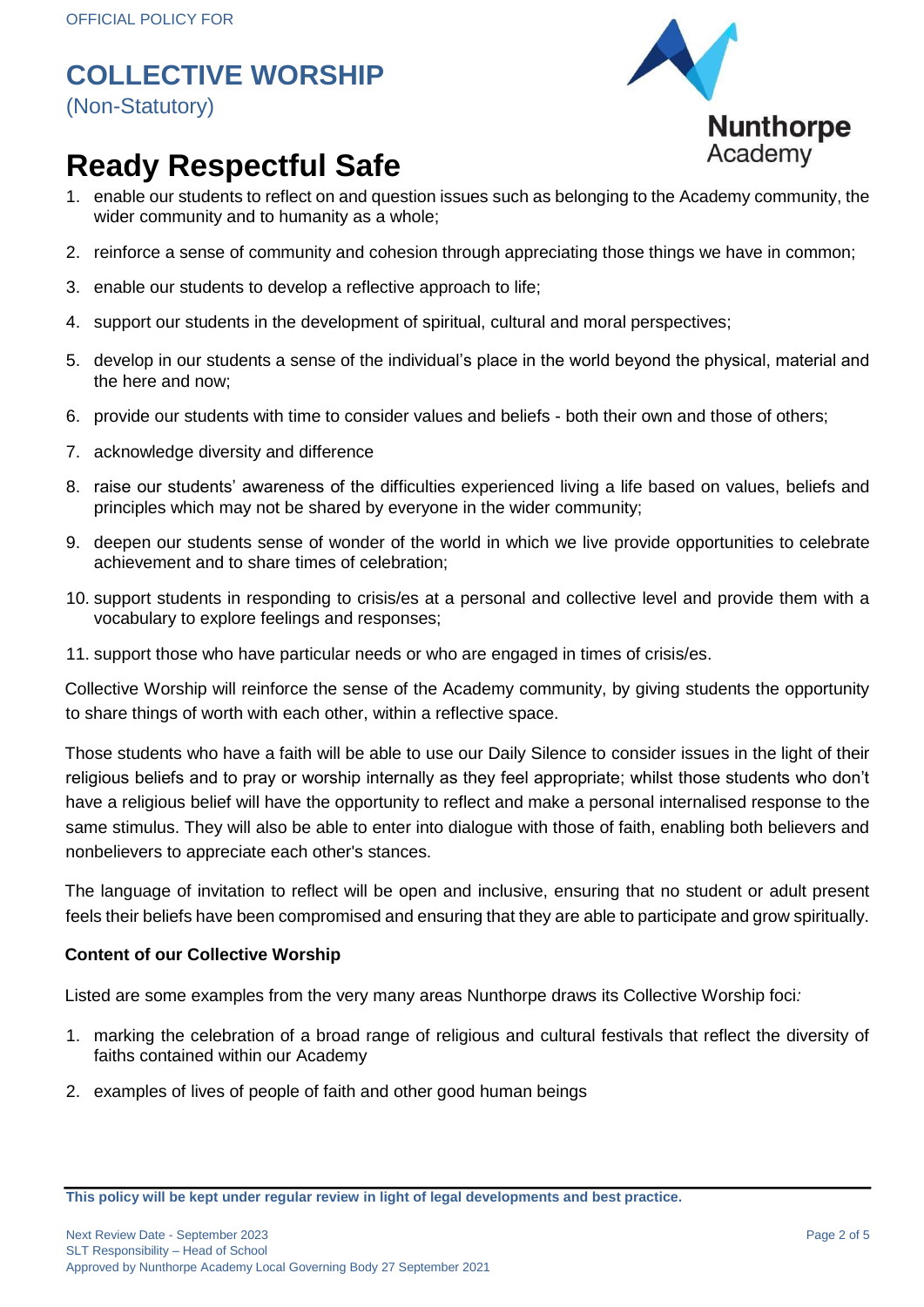

## **Ready Respectful Safe**

- 3. stories supporting themes from a range of sources, including sacred texts, faith communities and secular books
- 4. response to key local, national and international/global events
- 5. providing an opportunity to think about their own beliefs whether religious or otherwise
- 6. consideration of questions you wouldn't think about elsewhere & not necessarily with easy / definitive answers
- 7. putting things into practice e.g., supporting charities
- 8. providing a Daily Silence for silent reflection / prayer
- 9. celebration of successes of members of the Academy community
- 10. performances or presentations from members of the Academy community
- 11. input from visiting speakers / experts

### **The Practicalities of our Collective Worship**

- 1. **Thought for the Week** Each week, during Monday's tutorial, the thought for the week will be introduced and discussed through Nunthorpe News. Tutors will explore the meaning of the week's thought and how it may impact on students' lives.
- 2. **A Daily Reflective Question linked to the Thought for the Week**  Tutors will explore aspects of the thought for the week and the implications on the individual, group, academy and wider community.
- 3. **The Daily Reflective Silence** At 9.09am a bell will sound indicating the start of the silence. Students will be asked to stand behind their chairs in readiness for this and will be expected to observe the silence together. Students will be encouraged to reflect on what they have discussed about the thought for the week during this period of time. For students of faith, this is also an opportunity for them to pray to their God.
- 4. **The Weekly Assembly** Each week students will experience an Assembly delivered in their year group. The assembly will either be based upon global or national events (e.g. Remembrance Week in November) or will have a clear moral/spiritual message. The Thought for the Week will also be observed in all assemblies with students standing for this period of time.
- 5. **During tutorial sessions**, tutors will lead students in discussions which address year, local, national and global community issues. Students will be encouraged to understand and accept other cultures and every opportunity will be taken to share different cultures and their traditions. As a largely mono-cultural Academy we recognise our responsibility to broaden our students' understanding and acceptance of other cultures and religions.

**This policy will be kept under regular review in light of legal developments and best practice.**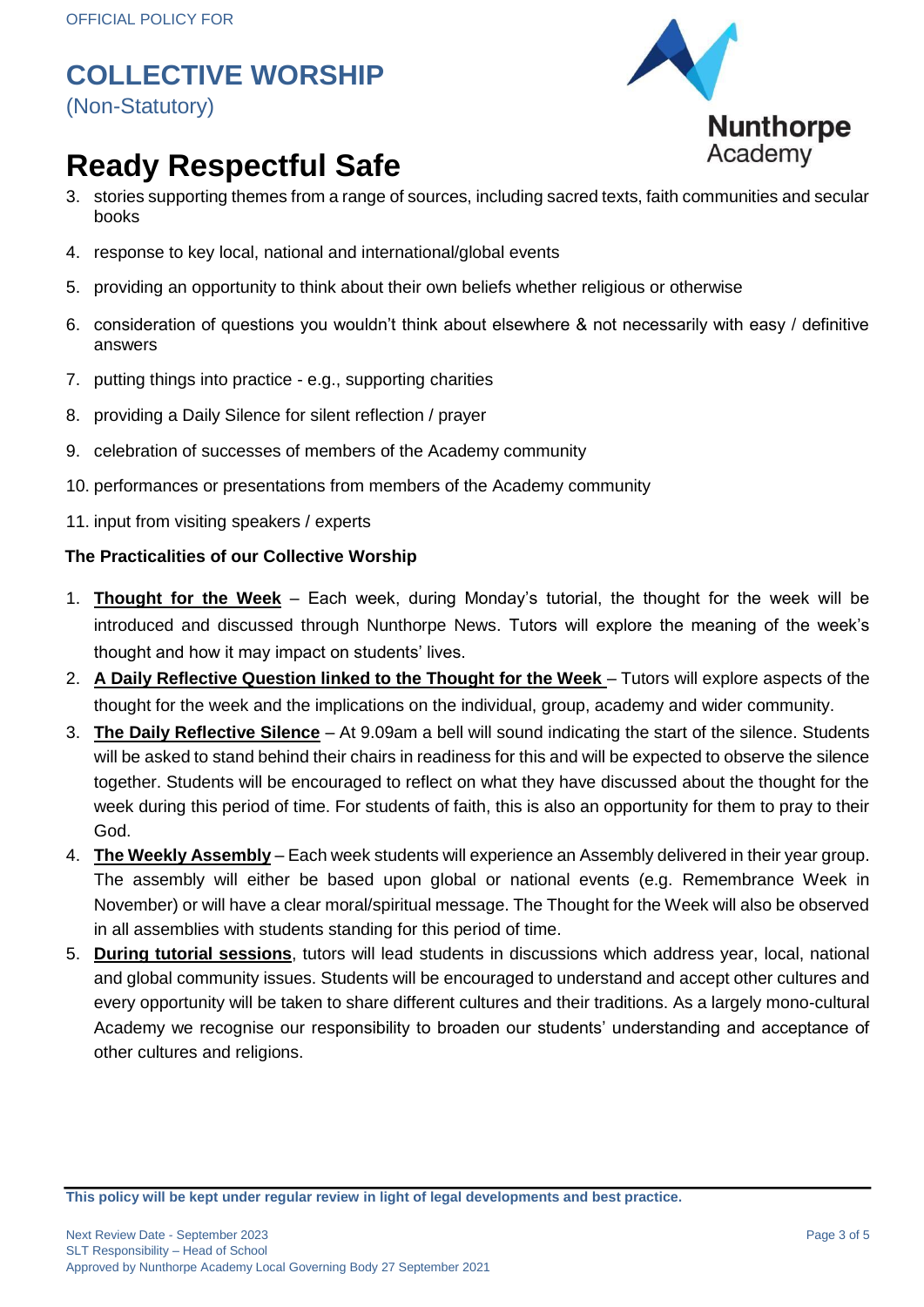

## **Ready Respectful Safe**

- 6. **The policy is fully reflective of opportunities within the Sixth Form**, through their programme of tutorials and registration activities. Although the Sixth Form does not conduct a daily silence it does hold silences for more formal occasions such as Remembrance Day.
- 7. There are **prayer room** facilities in one of the student group rooms in the Sixth Form and in the EAL intervention room in the main building.
- 8. Within the Sixth Form **Extended Project** qualification students take the opportunity to cover many issues related to this area, with students investigating topics such as 'The Effects of Alzheimer's', 'Worship in the 21st Century', 'Impact of the Nuremburg Laws on International Law', 'Science v Religion' which are all part of individualised and reflective study where titles are selected by the students.
- 9. Sixth Form **Question Time** Regular termly debating competitions between forms on topical issues.
- 10. Sixth Form Council works with the 11-16 Council to coordinate charity events– Student led group which coordinates and plans Sixth Form and whole school events in response to national charities, including Children in Need, Help for Heroes, Comic relief, Sports Relief and World Challenge promoting awareness of local, national and international issues.

However, in exceptional circumstances, alternative methods of delivery may be employed. Assemblies may be delivered virtually to pupils in form rooms, or at home, via zoom or google, with links being shared through Class Charts. This ensures students have continuity and the social, moral, spiritual and cultural needs of the child are met in every situation.

### **Planning and Monitoring of our Collective Worship**

- 1. It is the overall responsibility of the Head Teacher to ensure acts of collective worship are effective, fit for purpose and conducted according to school policy.
- 2. This policy and its implementation is monitored by the Vice Principal (Curriculum) who in turn reports to the Head of School and the LGB Students Achievement Committee.
- 3. It is the responsibility of the person conducting the assembly to ensure acts of collective worship and reflection are carried out and that the presentation is reflective of the assembly theme of the week published in the annual pastoral curriculum. However, within the legal framework and theme suggestions, staff conducting collective worship are free to employ whatever format that is seen as appropriate. The use of music, drama, video, or visual aids may supplement the more traditional elements of talks, readings, hymns, and prayers. Imagination and careful preparation are essential if pupils are to broaden their horizons and be led to reflect on fundamental human issues.
- 4. It is the responsibility of the form tutor, or staff member escorting a tutor group, to accompany and remain with the tutor group throughout collective worship to assist with supervision. In the event of collective worship over-running into lesson time, which should not be a frequent occurrence, staff may leave whilst proceedings continue.
- 5. It is the responsibility of the form tutor, or staff member supervising the tutor group, to accompany and remain with the tutor group throughout tutor time and to prepare and lead the collective worship section of the tutor time as directed in the pastoral curriculum plan.

**This policy will be kept under regular review in light of legal developments and best practice.**